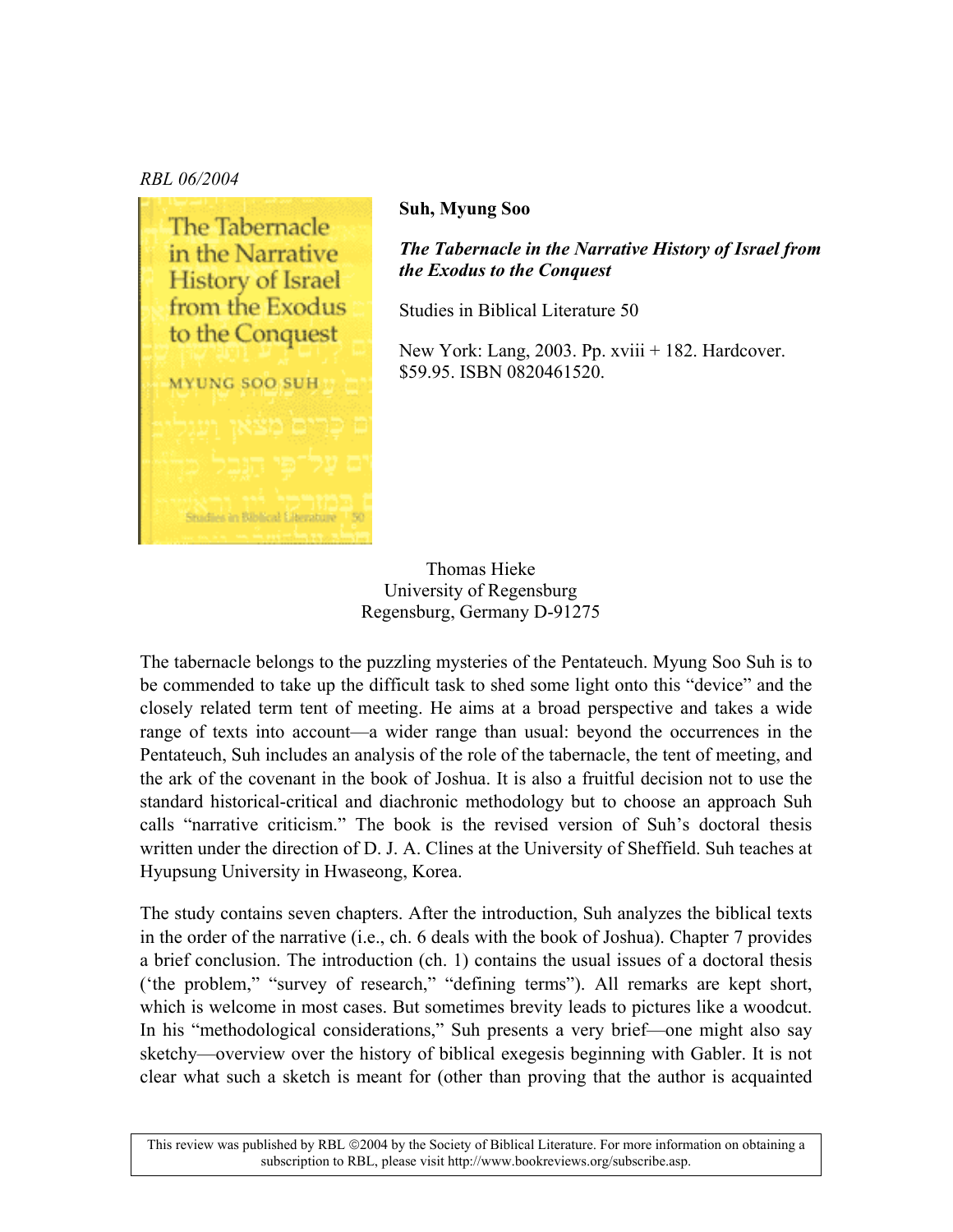with his scholarly roots). For the last decades, Suh identifies a "paradigm shift" toward synchronic methods, and he sympathizes with them. However, one expects a clear commitment for a reader-oriented approach or a decisive option for a synchronic analysis but does not find such. Suh seems to be too cautious to take the next step of the "paradigm shift." This ambiguity turns out to be a real problem in reading Suh's observations on the text.

On pages  $6-7$  Suh describes—all too briefly, however—the methodology he wants to apply. He speaks of a "combination between a diachronic and synchronic approach based on the hermeneutic pluralism, 'an indeterminate mixture of the two' "—unfortunately, no note clarifies who coined the last phrase. Suh's study cannot demonstrate that this ìmixtureî works properly. An unambiguous commitment to a reader-oriented, synchronic approach would have done better, since that is what Suh—successfully!—does in many of his statements. He himself identifies narrative criticism (narratology) "as a main methodologyî (6, naming some scholars in the notes of the first chapter), but after that bold statement Suh limits himself again, stating that this methodology "will not be applied mechanically.... together with a traditio-historical perspective, the text will be initially read in a narrative framework."  $(6)$ . "History and story will be understood in the relationship of interdependence." What exactly this means does not become clear. ìHowever, [i]n the present research I do not want to say about history as what had actually happened in a certain time, in a certain environment. It only says tradition itself, and admits that some traditions in the text might be reminiscent of what actually happened" $(7)$ .

Hence, if one expects to find attempts to reconstruct what the tabernacle actually was in history, or if it ever existed and for what purpose it was used, one gets no decisive answer from Suh's book. However, one will not find hermeneutical reflections about the issue of the fictitious character of the narratives about the tabernacle either. At times one gets the uncomfortable feeling that Suh takes the biblical texts as historical information at face value. This is not the case, the reviewer assumes, but he would also recommend a more cautious style in order to make clear that one analyzes literary and fictitious texts with a theological message.

The achievement of Suh's study is the analysis of the tabernacle texts in the larger narrative framework of the Pentateuch and the book of Joshua. Here Suh collects a variety of important insights in the literary function of the tabernacle (in connection with the tent of meeting and the ark of the covenant). His main thesis is that the tabernacle not only functions as a cultic device but also as a military headquarters—and the ark is both a palladium for holy war and a cultic object. Religion and warfare are inseparably interwoven, like the two sides of a coin.

This review was published by RBL ©2004 by the Society of Biblical Literature. For more information on obtaining a subscription to RBL, please visit http://www.bookreviews.org/subscribe.asp.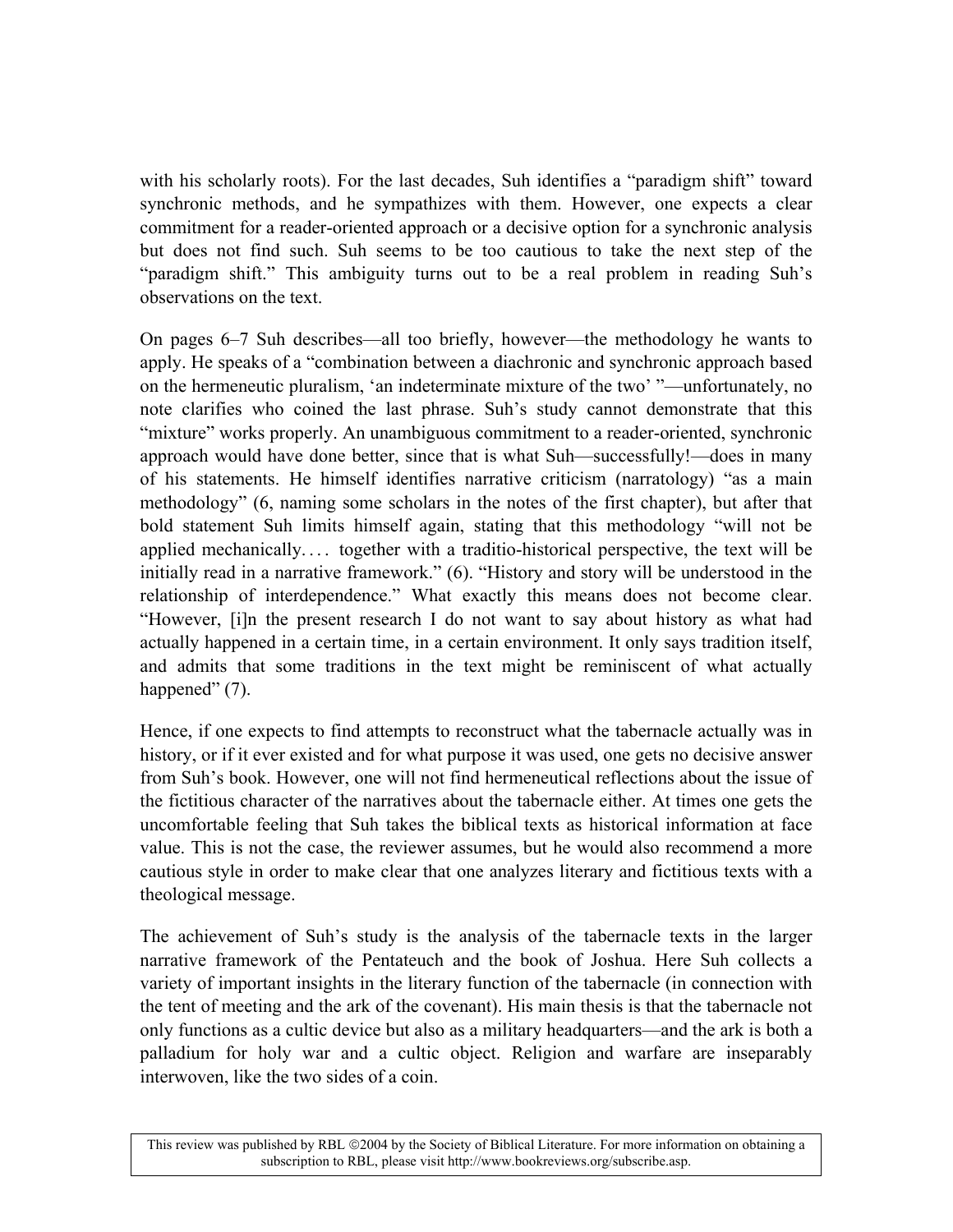One example may suffice: The despoiling of the Egyptians during the exodus always seems to be a strange motif if one stops reading after the great events of the exodus. Focusing on the tabernacle, Suh demonstrates that the metal spoils taken from the Egyptians provide the material basis for constructing the tabernacle (see ch. 2). The golden calf, however, was the wrong way to use the jewelry taken from the Egyptians hence this important episode was placed between the instructions to build the tabernacle and the ark in Exod  $25-31$  and the execution of these instructions in Exod  $35-40$ . Suh discovers an antitypal parallel between Exod  $25-31$  and Exod 32 (ch. 4).

One wishes that these important connections detected by a reader could be demonstrated from the Hebrew text in more detail. On page 36 Suh provides a chart with English and Hebrew terms regarding the materials offered for the tabernacle (Exod  $35:22-28$ ; column 1) and the spoils of the Egyptians (Exod 3:22; 11:2; 12:35; column 2). However, the only terminological parallel that is left over is "gold" and "silver"—rather general terms to denote luxury and wealth. Suh also points to clothing and livestock that might provide the necessary material for building the tabernacle. Nevertheless, despite such lack of terminological bindings, it is indeed a helpful explanation for the question what the despoiling of the Egyptians is good for (regarding the notion that a long wandering in the desert would require quite other important things than gold and silver). The despoiling of the Egyptians' jewelry can be understood as a way of acquiring the necessary materials for the tabernacle and its furniture (see 36).

A second important result of Suh's analysis refers to the military function of the tabernacle. During the wilderness wandering and the conquest, the tabernacle in close relationship to the ark functions as military headquarters, while Yahweh appears as the supreme commander. In the narrative history from the exodus to the conquest the Israelite army is never defeated; thus the concept of the tabernacle and the ark also symbolizes the triumph of Yahweh, the lord of war. (Suh also mentions the counterexample in Num 14:39–45: the Israelites go to war without the ark, and consequently the Amalekites and the Canaanites defeat them. It was not Yahweh's war.) "Thus the triumph of Yahweh is a basis for the cultic-military ideology of Israel" (147).

The tabernacle also functions as a treasury for all metal spoils during the military campaigns. As the story of Achan in Josh 7 demonstrates, human greed causes disaster for the whole community. Thus, the taking of metal spoils is totally prohibited, since the ultimate goal is not the accumulation of wealth but the promised land. Suh further points out that the tabernacle symbolizes and legitimizes the cultic-military leadership personified in Moses and Aaron. Finally, regarding the event of Josh 22:10–34, the tabernacle identifies the only legitimate place of worship of Yahweh and thus symbolizes the integrity of Israel.

This review was published by RBL ©2004 by the Society of Biblical Literature. For more information on obtaining a subscription to RBL, please visit http://www.bookreviews.org/subscribe.asp.